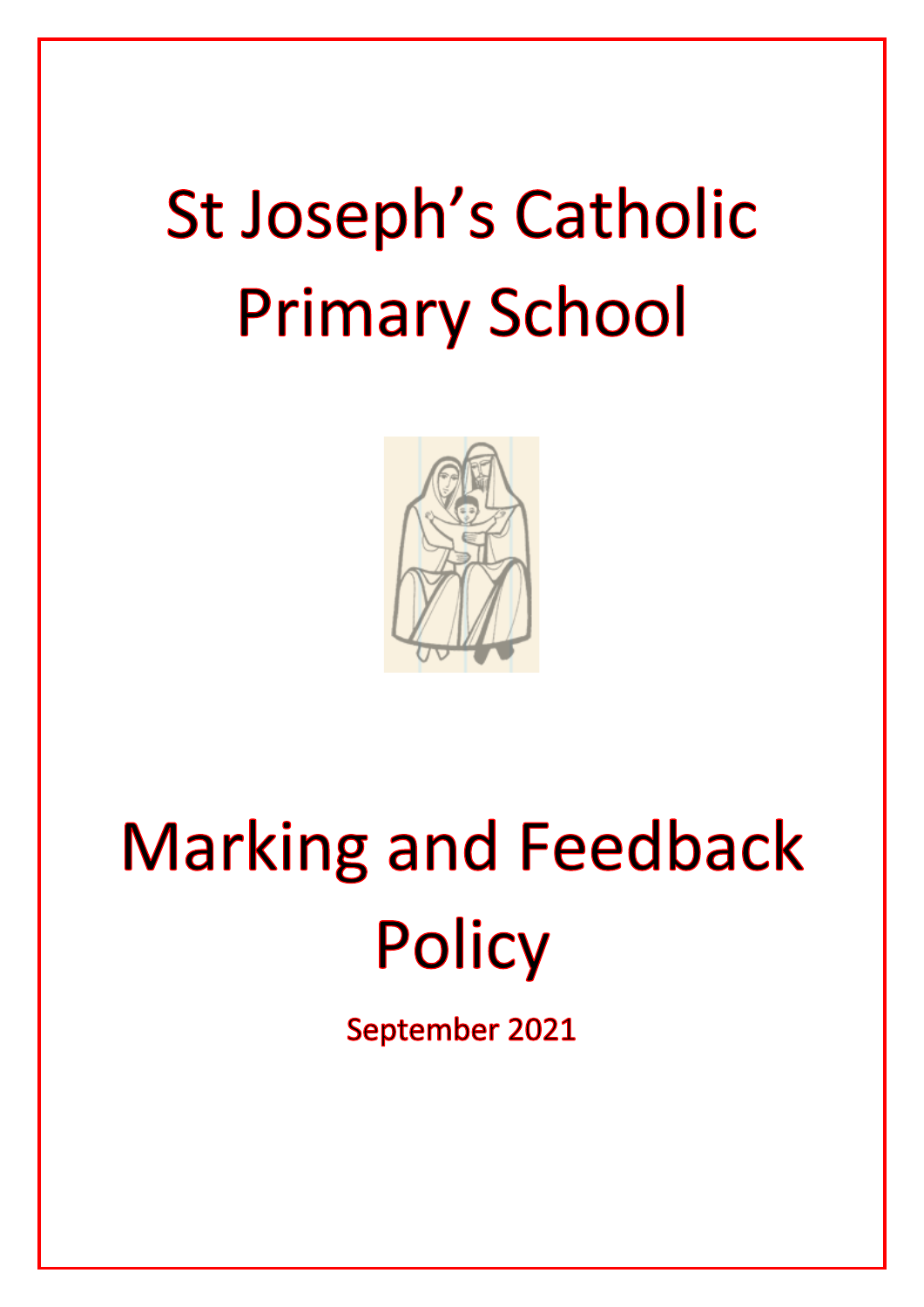## Intent

The Education Endowment Fund shares six recommendations for using teacher feedback to improve pupil learning:

- 1. Lay the foundations for effective feedback
- 2. Deliver appropriately timed feedback that focuses on moving learning forwards
- 3. Plan for how pupils will receive and use feedback
- 4. Carefully consider how to use purposeful, and time-efficient, written feedback
- 5. Carefully consider how to use purposeful verbal feedback
- 6. Design a school feedback policy that priorities and exemplifies the principles of effective feedback

At St Joseph's Catholic Primary School, marking is purposeful and succinct to have direct impact on children's learning and progress. This policy considers the above recommendations and clearly sets out the expectations for both pupils and staff.

### Implementation

### WALTs

Each lesson will have a WALT objective (We are learning to) which is kept simple and achievable by all pupils, regardless of academic ability, who are accessing the lesson. The WALT needs to link to strategy or skill used in the lesson. Blooms Taxonomy is used to formulate the WALTs. Year 1 and Year 2 pupils have their WALTs printed and stuck in their work books. Year 3 to Year 6 pupils write their own WALT and underline it in their work books unless they are using a worksheet which already has it printed on. Each WALT will be highlighted by the member of staff marking the work after the lesson using either a green or a yellow highlighter.

Green highlighted WALT

This indicates that a pupil has achieved the WALT.

Yellow highlighted WALT

This indicates a pupil has partially achieved the WALT.

Non-highlighted WALT

This indicates that a pupil has not achieved the WALT.

If a pupil has either partially achieved the WALT or not achieved the WALT, they will receive support through intervention during morning work by the teacher or teaching assistant. When a pupil has partially achieved or not achieved, they will be clearly directed by the teacher's marking and feedback to purple polish their work. This may be correcting, editing or redoing parts of it to address misconceptions. Pupils in Key Stage 2 will purple polish using a purple pen and pupils in Key Stage 1 will purple polish using a sharpened purple pencil.

## Symbols

The symbols below are used by the staff member marking the pupil's work in the margin or where the error is, such as in the place of a missing full stop or over the misspelt word.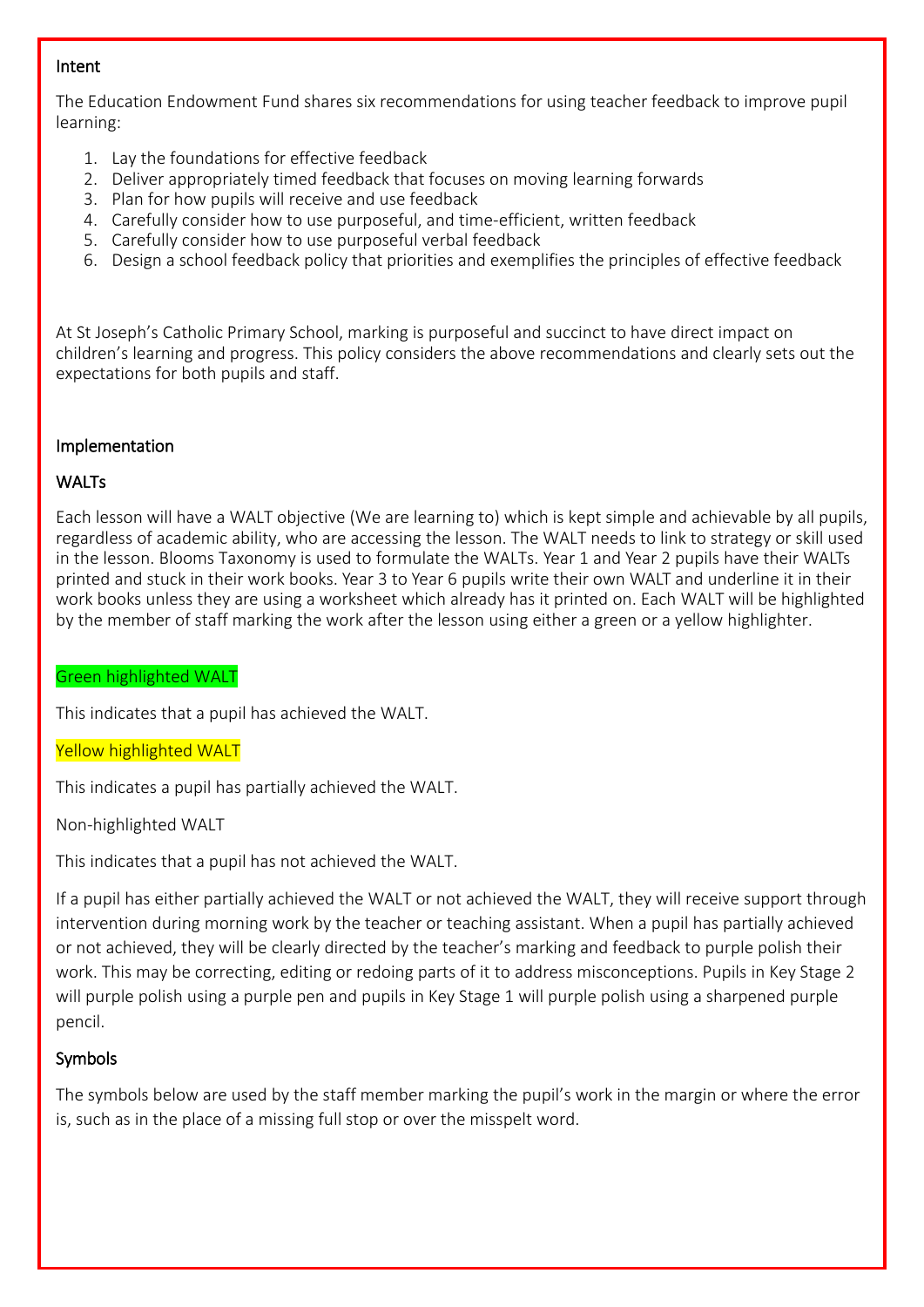

Support was given

## Spellings

 $\widehat{S}$ 

The SP symbol is used to identify a spelling error in a pupil's independent work. The teacher should address spellings which are either high frequency words or words specifically linked to the vocabulary taught within the lesson or topic eg in Science words such as light, blood. No more three spelling words should be identified from each piece of work. The teacher then writes the spelling underneath and the pupil copies out the spelling three times next to this in response. Most pupils in Year 6 will use a dictionary to correct their spelling errors to gain independence in editing their writing.

## Punctuation

If a child misses a piece of punctuation, such as a capital letter, full stop, question mark, exclamation mark, speech marks, comma, semi colon, colon, apostrophe, hyphen or ellipsis the member of staff will use a P symbol to indicate this. The child will use their purple pencil/pen to edit their work to add in the identified missing punctuation.

## Support

When the child has received support from either a member of staff or through using a specific resource, such as base ten in Maths Mastery lessons, an S symbol is used to indicate this has been used to support the child during the lesson. A comment might also be written to detail this support further.

## Independent writing

Pupils have their own independent writing books which are used each Friday to record an independent piece of writing using all of the skills taught across the unit that week. Pupils are provided with a writing checklist which contains genre specific features their independent write should contain linked to the teaching and learning sequence that week. Underneath the checklist is a next step box which the teacher completes written feedback in. This feedback will be personalised to the pupil and support them in their editing to improve their writing further. On a Monday morning, the children will use their purple pen/pencil to respond to their next step.